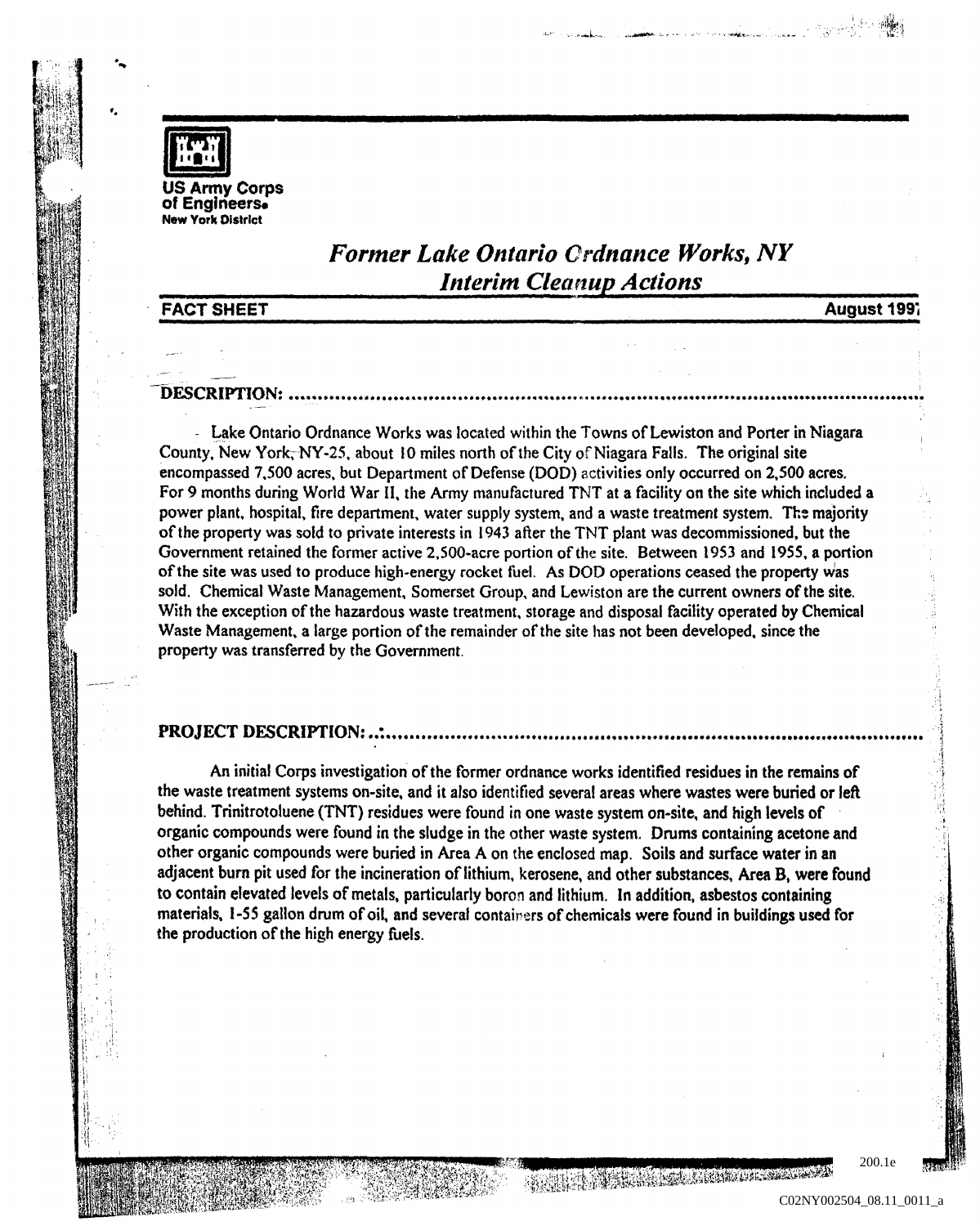**..............** 

. La ann Bashion an Air Mhit

Final plans and specifications for the interim cleanup are being developed and should be completed in 1998. Under these plans. the pipelines containing TNT residues will be removed and treated on-site. The other waste pipelines will be cleaned and sealed in place. Contaminated soils and waters from all other areas will be removed and taken off-site for disposal.

Current issues: Limited funds available for Formerly Used Defense Site Program could delay start of interim cleanup until 1999.

Future planned activities: • Initiate interim cleanup

. .

))1t()Jr~1r **C:()!;1r: ••••••••••••••••••••••••••••••••••••••••••••••••••••••••••••••••••••••••••••••••••••••••••••••••••••••••••••** 

| <b>Estimated Federal Cost</b>     |       | \$13,000,000 |
|-----------------------------------|-------|--------------|
| <b>Estimated Non-Federal Cost</b> |       | \$0          |
|                                   | Total | \$13,000,000 |

CONTACT: .........

David 1. Brouwer. Project Manager, (908) 435-0079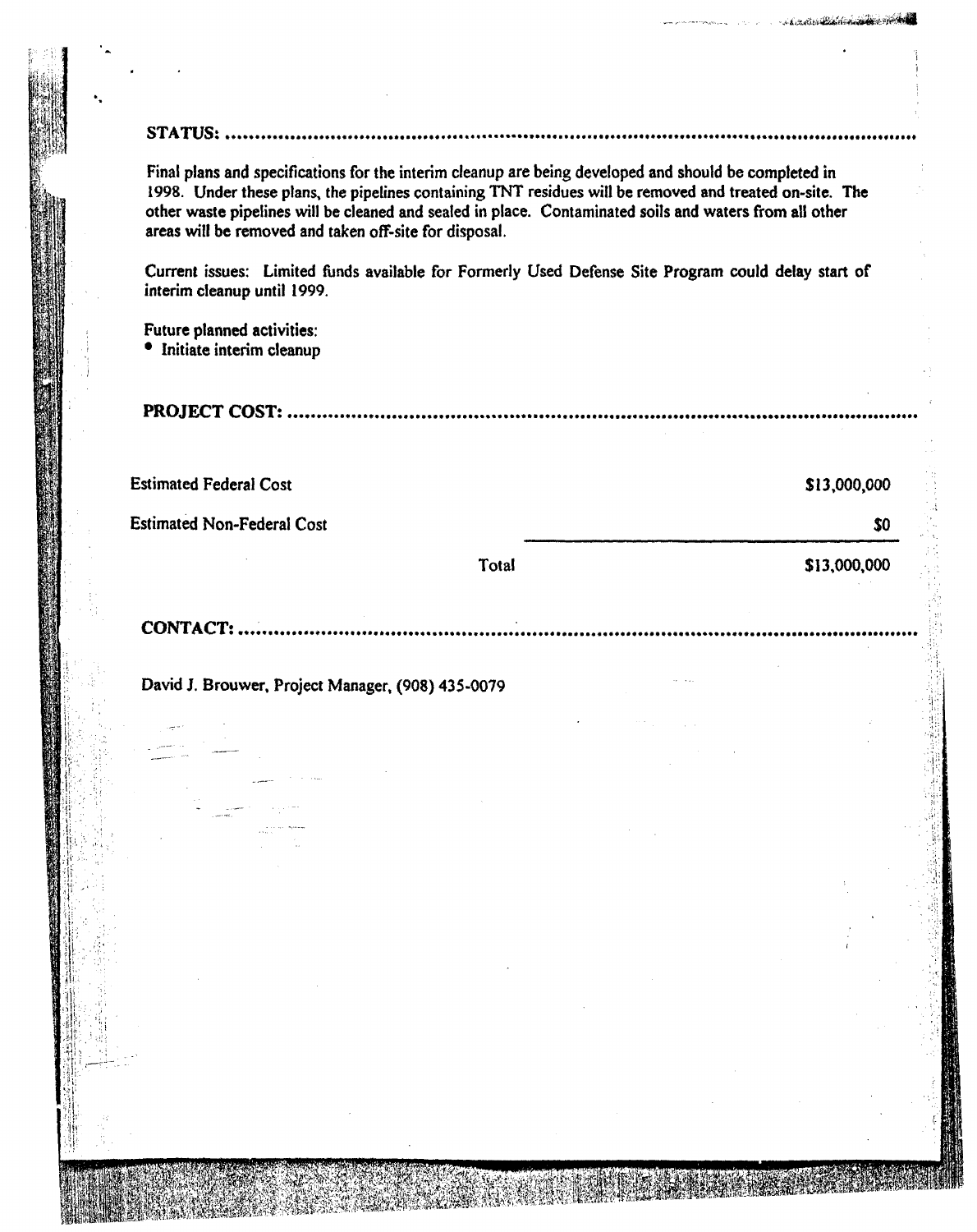